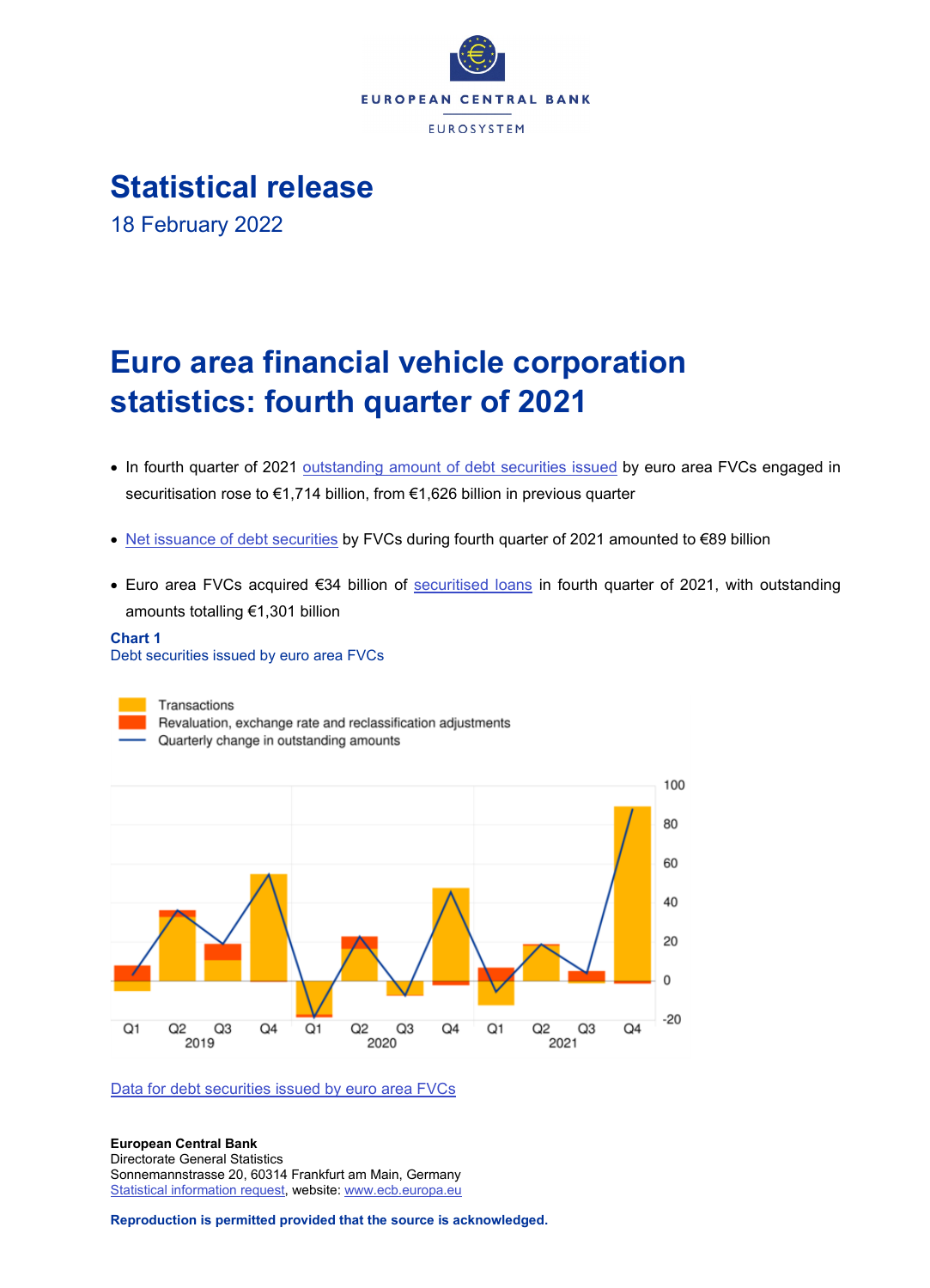The outstanding amount of [debt securities issued](http://sdw.ecb.europa.eu/browseSelection.do?type=series&q=FVC.Q.U2.N.F.L40.A.4.A1.0000.ZZ.Z01.E+FVC.Q.U2.N.F.L40.A.1.A1.0000.ZZ.Z01.E+FVC.Q.U2.N.F.L40.A.I.A1.0000.ZZ.Z01.A&node=SEARCHRESULTS) by euro area FVCs was €1,714 billion at the end of the fourth quarter of 2021, €88 billion higher than at the end of the previous quarter. Over the same period, transactions amounted to a net issuance of €89 billion (see Chart 1). The annual growth rate of debt securities issued, calculated on the basis of transactions, increased to 5.8% in the fourth quarter of 2021, from 3.4% in the previous quarter.

Euro area FVCs' holdings of [securitised loans](http://sdw.ecb.europa.eu/browseSelection.do?type=series&q=FVC.Q.U2.N.F.A20.A.1.A1.0000.00.Z01.E+FVC.Q.U2.N.F.A20.A.4.A1.0000.00.Z01.E+FVC.Q.U2.N.F.A20.A.4.A1.0000.E1.Z01.E&node=SEARCHRESULTS) – accounting for most of the assets backing the debt securities issued – increased to €1,301 billion at the end of the fourth quarter of 2021, from €1,254 billion at the end of the previous quarter. The change was mainly accounted by net acquisitions of €34 billion (see chart 2). Net acquisitions of securitised loans originated by euro area monetary financial institutions (MFIs) amounted to €27 billion.

#### **Chart 2**

Loans securitised by FVCs by originator





#### [Data for loans securitised by FVCs by originator](http://sdw.ecb.europa.eu/browseSelection.do?type=series&q=FVC.Q.U2.N.F.A20.A.4.A1.0000.R0.Z01.E+FVC.Q.U2.N.F.A20.A.4.A1.0000.E2.Z01.E+FVC.Q.U2.N.F.A20.A.4.A1.0000.E4.Z01.E+FVC.Q.U2.N.F.A20.A.4.A1.0000.E3.Z01.E+FVC.Q.U2.N.F.A20.A.4.A1.0000.E1.Z01.E+FVC.Q.U2.N.F.A20.A.4.A1.0000.00.Z01.E&node=SEARCHRESULTS)

Turning to the borrowing sector of securitised loans, [loans to euro area households](http://sdw.ecb.europa.eu/browseSelection.do?type=series&q=FVC.Q.U2.N.F.A20.A.1.U2.2250.00.Z01.E+FVC.Q.U2.N.F.A20.A.4.U2.2250.00.Z01.E&node=SEARCHRESULTS) amounted to €768 billion at the end of the fourth quarter of 2021, with a net acquisition of €2 billion during the fourth quarter of 2021, while [loans to euro area non-financial corporations](http://sdw.ecb.europa.eu/browseSelection.do?type=series&q=FVC.Q.U2.N.F.A20.A.1.U2.2240.00.Z01.E+FVC.Q.U2.N.F.A20.A.4.U2.2240.00.Z01.E&node=SEARCHRESULTS) amounted to €393 billion, with a net acquisition of €26 billion.

Among the other assets of euro area FVCs, [deposits and loan claims](http://sdw.ecb.europa.eu/browseSelection.do?type=series&q=FVC.Q.U2.N.F.A10.A.1.A1.0000.ZZ.Z01.E+FVC.Q.U2.N.F.A10.A.4.A1.0000.ZZ.Z01.E+FVC.Q.U2.N.F.A10.A.1.U2.1000.ZZ.Z01.E&node=SEARCHRESULTS) amounted to  $€189$  billion at the end of the fourth quarter of 2021, predominantly claims on euro area MFIs (€99 billion). There was also a net acquisition of deposits and loan claims of €9 billion during the quarter. [Holdings of debt securities](http://sdw.ecb.europa.eu/browseSelection.do?type=series&q=FVC.Q.U2.N.F.A30.A.1.A1.0000.ZZ.Z01.E+FVC.Q.U2.N.F.A30.A.4.A1.0000.ZZ.Z01.E&node=SEARCHRESULTS) amounted to €457 billion at the end of the fourth quarter 2021, while net acquisitions amounted to €27 billion. [Other](http://sdw.ecb.europa.eu/browseSelection.do?type=series&q=FVC.Q.U2.N.F.A40.A.1.A1.0000.00.Z01.E+FVC.Q.U2.N.F.A40.A.4.A1.0000.00.Z01.E&node=SEARCHRESULTS)  [securitised assets](http://sdw.ecb.europa.eu/browseSelection.do?type=series&q=FVC.Q.U2.N.F.A40.A.1.A1.0000.00.Z01.E+FVC.Q.U2.N.F.A40.A.4.A1.0000.00.Z01.E&node=SEARCHRESULTS) held by FVCs – including for example trade, tax and other receivables – amounted to €116 billion, with net acquisitions of €9 billion during the quarter.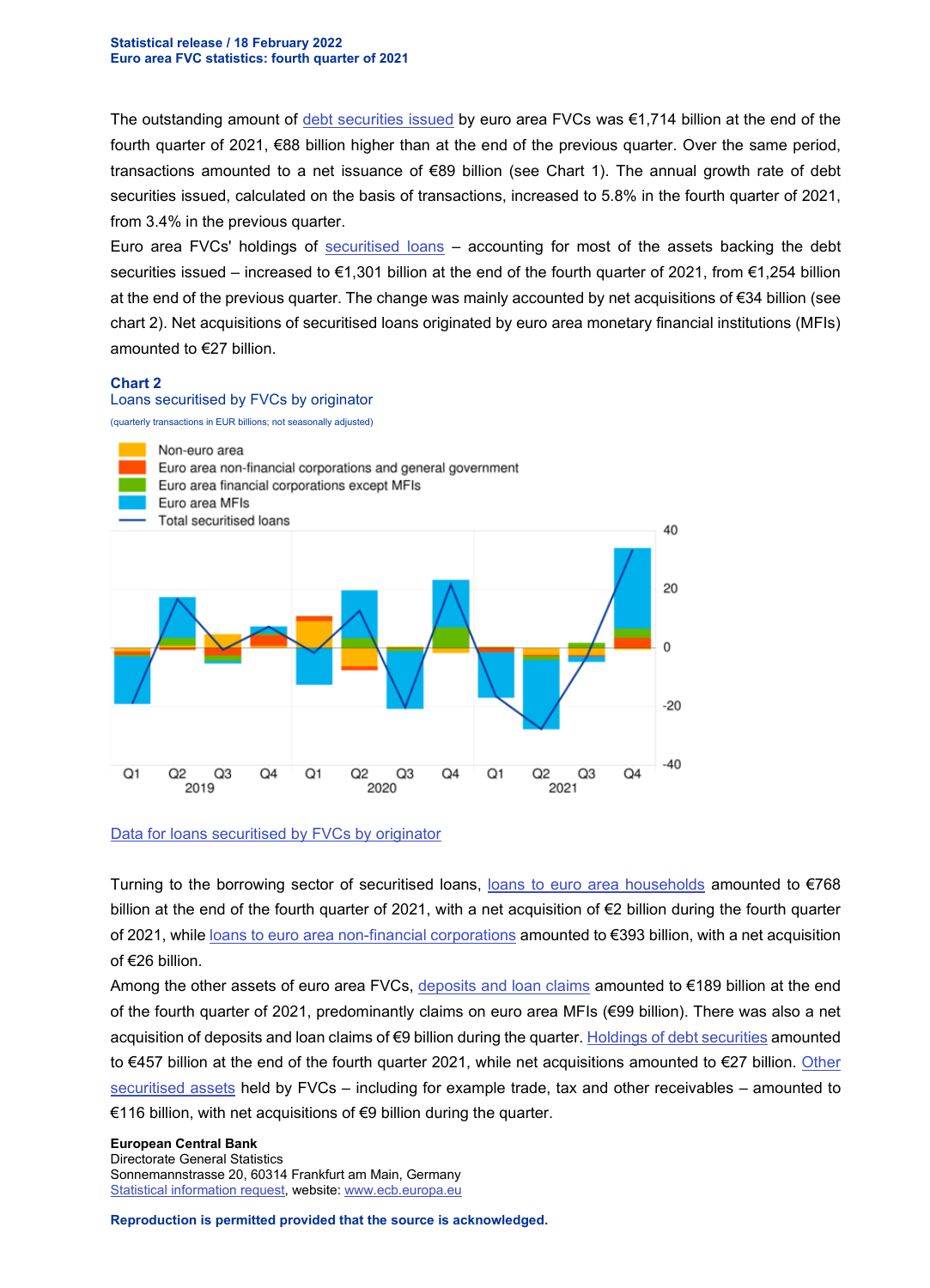## **For queries, please use the [statistical information request](https://ecb-registration.escb.eu/statistical-information) form.**

#### **Notes**

• Hyperlinks in the main body of the statistical release and in annex tables lead to data that may change with subsequent releases as a result of revisions. Figures shown in annex tables are a snapshot of the data as at the time of the current release.

**European Central Bank** Directorate General Statistics Sonnemannstrasse 20, 60314 Frankfurt am Main, Germany [Statistical information request,](https://ecb-registration.escb.eu/statistical-information) website[: www.ecb.europa.eu](http://www.ecb.europa.eu/)

**Reproduction is permitted provided that the source is acknowledged.**